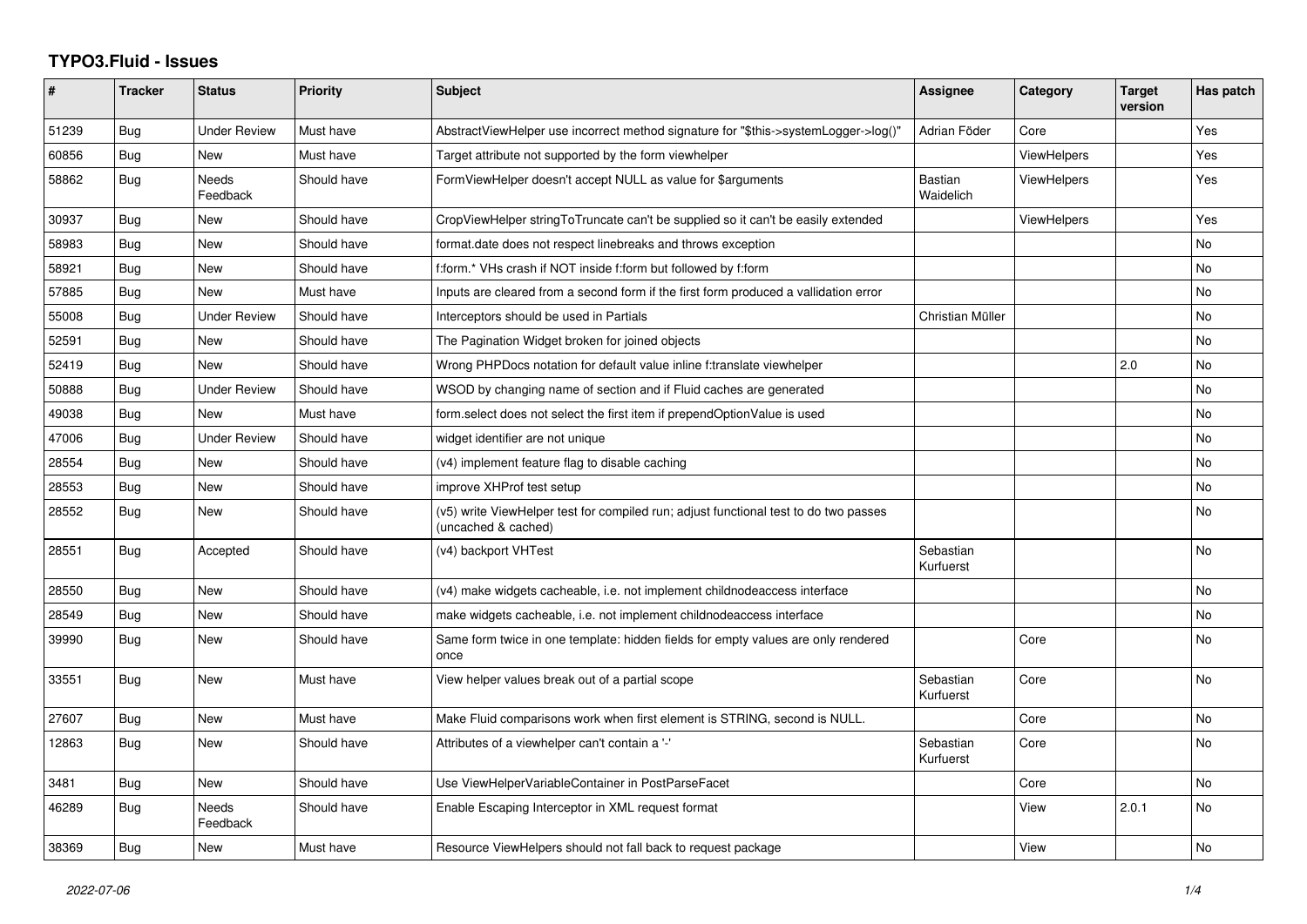| $\vert$ # | <b>Tracker</b> | <b>Status</b>       | <b>Priority</b> | <b>Subject</b>                                                                        | <b>Assignee</b>             | Category           | <b>Target</b><br>version | Has patch |
|-----------|----------------|---------------------|-----------------|---------------------------------------------------------------------------------------|-----------------------------|--------------------|--------------------------|-----------|
| 65424     | Bug            | <b>Under Review</b> | Should have     | SelectViewHelper must respect option(Value Label)Field for arrays                     |                             | ViewHelpers        |                          | <b>No</b> |
| 59057     | Bug            | Under Review        | Must have       | Hidden empty value fields shoud be disabled when related field is disabled            | Bastian<br>Waidelich        | <b>ViewHelpers</b> |                          | No.       |
| 54284     | <b>Bug</b>     | New                 | Should have     | Default Option for Switch/Case VH                                                     |                             | <b>ViewHelpers</b> |                          | <b>No</b> |
| 49600     | <b>Bug</b>     | New                 | Should have     | f:form tag shown as a HTML on frontend                                                |                             | ViewHelpers        |                          | No        |
| 44234     | <b>Bug</b>     | Under Review        | Should have     | selectViewHelper's sorting does not respect locale collation                          |                             | ViewHelpers        | 2.1                      | No        |
| 40998     | Bug            | <b>Under Review</b> | Should have     | Missing parent request namespaces in form field name prefix                           | Sebastian<br>Kurfuerst      | ViewHelpers        | 1.1.1                    | <b>No</b> |
| 40064     | <b>Bug</b>     | <b>New</b>          | Must have       | Multiselect is not getting persisted                                                  |                             | ViewHelpers        |                          | <b>No</b> |
| 37619     | Bug            | New                 | Should have     | Fatal Error when using variable in name attribute of Section ViewHelper               |                             | ViewHelpers        |                          | No        |
| 36662     | Bug            | Needs<br>Feedback   | Should have     | Checked state isn't always correct when property is collection                        | Kevin Ulrich<br>Moschallski | <b>ViewHelpers</b> | 1.1.1                    | <b>No</b> |
| 34682     | <b>Bug</b>     | <b>Under Review</b> | Should have     | Radio Button missing checked on validation error                                      |                             | <b>ViewHelpers</b> |                          | <b>No</b> |
| 33628     | Bug            | Needs<br>Feedback   | Must have       | Multicheckboxes (multiselect) for Collections don't work                              | Christian Müller            | ViewHelpers        |                          | No        |
| 8648      | Bug            | New                 | Should have     | format.crop ViewHelper should support all features of the crop stdWrap function       |                             | ViewHelpers        |                          | No        |
| 53806     | Bug            | <b>Under Review</b> | Should have     | Paginate widget maximumNumberOfLinks rendering wrong number of links                  | Bastian<br>Waidelich        | Widgets            |                          | <b>No</b> |
| 45384     | Bug            | New                 | Must have       | Persisted entity object in widget-configuration cannot be deserialized (after reload) |                             | Widgets            | 2.0.1                    | No        |
| 36655     | <b>Bug</b>     | New                 | Should have     | <b>Pagination Links</b>                                                               |                             | Widgets            |                          | <b>No</b> |
| 52536     | Bug            | Under Review        | Should have     | Errorclass not set if no property-attribute set                                       |                             |                    |                          |           |
| 13045     | Bug            | New                 | Should have     | Entity decode of strings are different between if-conditions and output of variable   |                             |                    |                          |           |
| 36559     | Feature        | New                 | Could have      | New widget progress bar                                                               |                             |                    |                          | Yes       |
| 7608      | Feature        | New                 | Could have      | Configurable shorthand/object accessor delimiters                                     |                             | Core               |                          | Yes       |
| 60271     | Feature        | <b>New</b>          | Should have     | Paginate viewhelper, should also support arrays                                       |                             |                    |                          | <b>No</b> |
| 52640     | Feature        | <b>Under Review</b> | Should have     | Create an UnlessViewHelper as opposite to the IfViewHelper                            | Marc Neuhaus                |                    |                          | <b>No</b> |
| 51277     | Feature        | <b>New</b>          | Should have     | ViewHelper context should be aware of actual file occurrence                          |                             |                    |                          | <b>No</b> |
| 49756     | Feature        | Under Review        | Should have     | Select values by array key in checkbox viewhelper                                     |                             |                    |                          | <b>No</b> |
| 46545     | Feature        | New                 | Should have     | Better support for arrays in options of SelectViewHelper                              |                             |                    |                          | No        |
| 45153     | Feature        | New                 | Should have     | f:be.menus.actionMenuItem - Detection of the current select option is insufficient    |                             |                    |                          | No        |
| 42397     | Feature        | <b>New</b>          | Should have     | Missing viewhelper for general links                                                  |                             |                    |                          | No        |
| 40081     | Feature        | New                 | Should have     | Allow assigned variables as keys in arrays                                            |                             |                    |                          | No        |
| 38130     | Feature        | <b>New</b>          | Should have     | Checkboxes and multiple select fields should have an assignable default value         |                             |                    |                          | No        |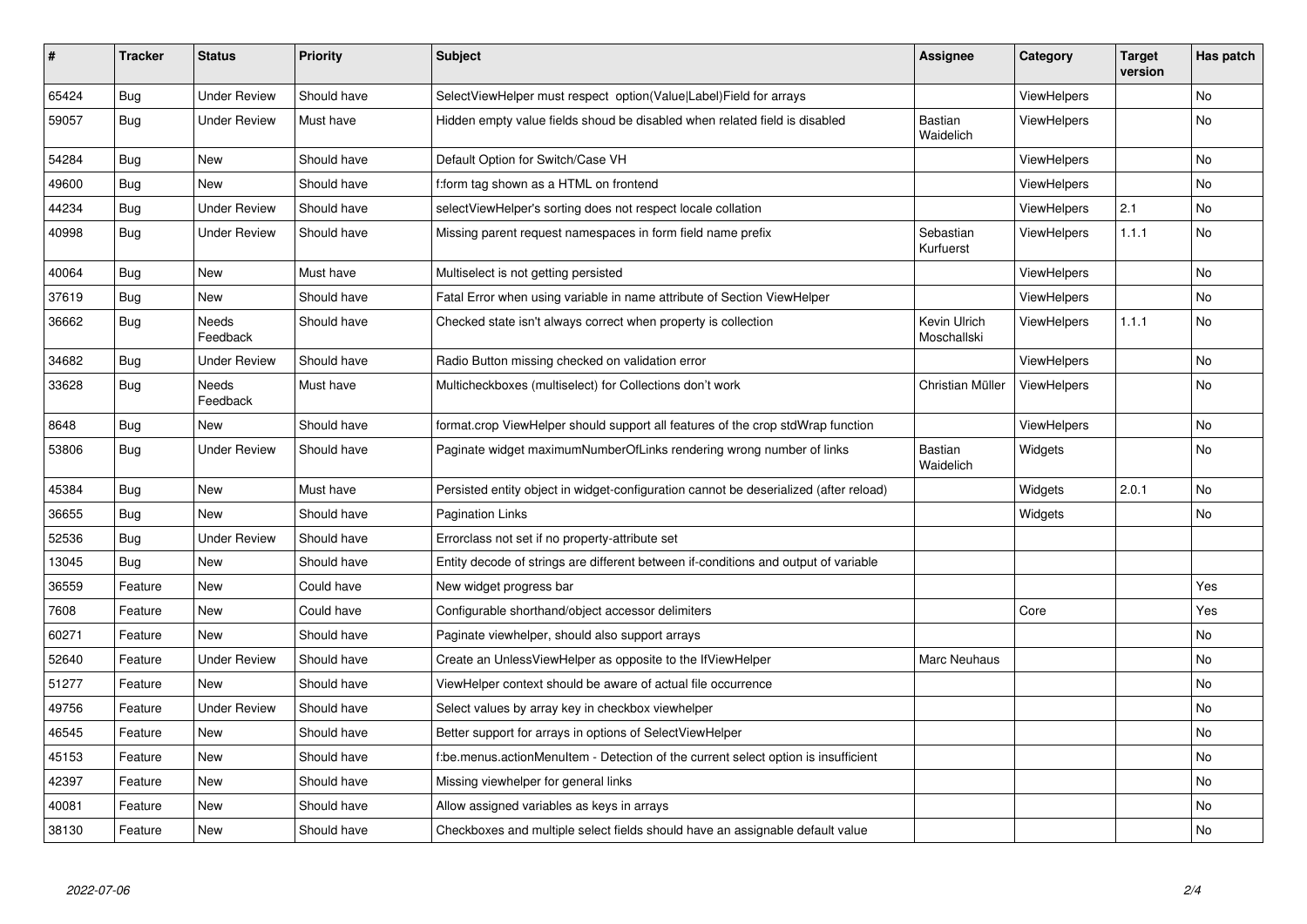| #     | <b>Tracker</b> | <b>Status</b>       | <b>Priority</b> | <b>Subject</b>                                                                                | <b>Assignee</b>        | Category    | <b>Target</b><br>version | Has patch |
|-------|----------------|---------------------|-----------------|-----------------------------------------------------------------------------------------------|------------------------|-------------|--------------------------|-----------|
| 37095 | Feature        | New                 | Should have     | It should be possible to set a different template on a Fluid TemplateView inside an<br>action | Christopher<br>Hlubek  |             |                          | <b>No</b> |
| 33215 | Feature        | New                 | Should have     | RFC: Dynamic values in ObjectAccess paths                                                     |                        |             |                          | No        |
| 3291  | Feature        | Needs<br>Feedback   | Should have     | Cacheable viewhelpers                                                                         |                        |             |                          | No        |
| 62346 | Feature        | <b>New</b>          | Could have      | f:comment should have high precende                                                           |                        | Core        | 3.x                      | <b>No</b> |
| 46257 | Feature        | <b>Under Review</b> | Should have     | Add escape sequence support for Fluid                                                         |                        | Core        |                          | No        |
| 33394 | Feature        | Needs<br>Feedback   | Should have     | Logical expression parser for BooleanNode                                                     | <b>Tobias Liebig</b>   | Core        |                          | No        |
| 30555 | Feature        | New                 | Could have      | Make TagBuilder more extensible                                                               |                        | Core        |                          | No        |
| 10472 | Feature        | New                 | Could have      | Fluid Standalone distribution                                                                 |                        | Core        |                          | No        |
| 60181 | Feature        | New                 | Could have      | Caching mechanism for Fluid Views/Templates                                                   |                        | View        |                          | No        |
| 8989  | Feature        | Needs<br>Feedback   | Could have      | Search path for fluid template files                                                          |                        | View        |                          | No        |
| 60003 | Feature        | New                 | Should have     | Add required-Attribute to f:form.password                                                     |                        | ViewHelpers |                          | No        |
| 51100 | Feature        | New                 | Must have       | Links with absolute URI should have the option of URI Scheme                                  |                        | ViewHelpers |                          | No        |
| 43346 | Feature        | <b>Under Review</b> | Should have     | Allow property mapping configuration via template                                             | Karsten<br>Dambekalns  | ViewHelpers | 2.1                      | No        |
| 39936 | Feature        | New                 | Should have     | registerTagAttribute should handle default values                                             |                        | ViewHelpers |                          | No        |
| 36410 | Feature        | New                 | Should have     | Allow templates to send arguments back to layout                                              |                        | ViewHelpers |                          | No        |
| 5933  | Feature        | Accepted            | Should have     | Optional section rendering                                                                    | Sebastian<br>Kurfuerst | ViewHelpers |                          | No        |
| 3725  | Feature        | New                 | Could have      | <b>CSS Engine</b>                                                                             | Christian Müller       | ViewHelpers |                          | No        |
| 31955 | Feature        | New                 | Should have     | f:uri.widget                                                                                  |                        | Widgets     |                          | No        |
| 48355 | Feature        | New                 | Could have      | Assign output of viewhelper to template variable for further processing.                      |                        |             |                          |           |
| 45345 | Feature        | Needs<br>Feedback   | Should have     | Easy to use comments for fluid that won't show in output                                      |                        |             |                          |           |
| 9514  | Feature        | New                 | Should have     | Support explicit Array Arguments for ViewHelpers                                              |                        |             |                          |           |
| 9005  | Feature        | Accepted            | Could have      | Fluid Template Analyzer (FTA)                                                                 | Sebastian<br>Kurfuerst |             |                          |           |
| 4704  | Feature        | New                 | Should have     | Improve parsing exception messages                                                            |                        | Core        |                          |           |
| 1907  | Feature        | New                 | Could have      | Default values for view helpers based on context                                              |                        | Core        |                          |           |
| 32035 | Task           | New                 | Should have     | Improve fluid error messages                                                                  |                        | Core        |                          | Yes       |
| 56237 | Task           | New                 | Should have     | in-line (Condition) ViewHelpers should not evaluate on parsing                                |                        |             |                          | No        |
| 47669 | Task           | New                 | Should have     | FormViewHelper does not define the default request method                                     |                        |             |                          | No        |